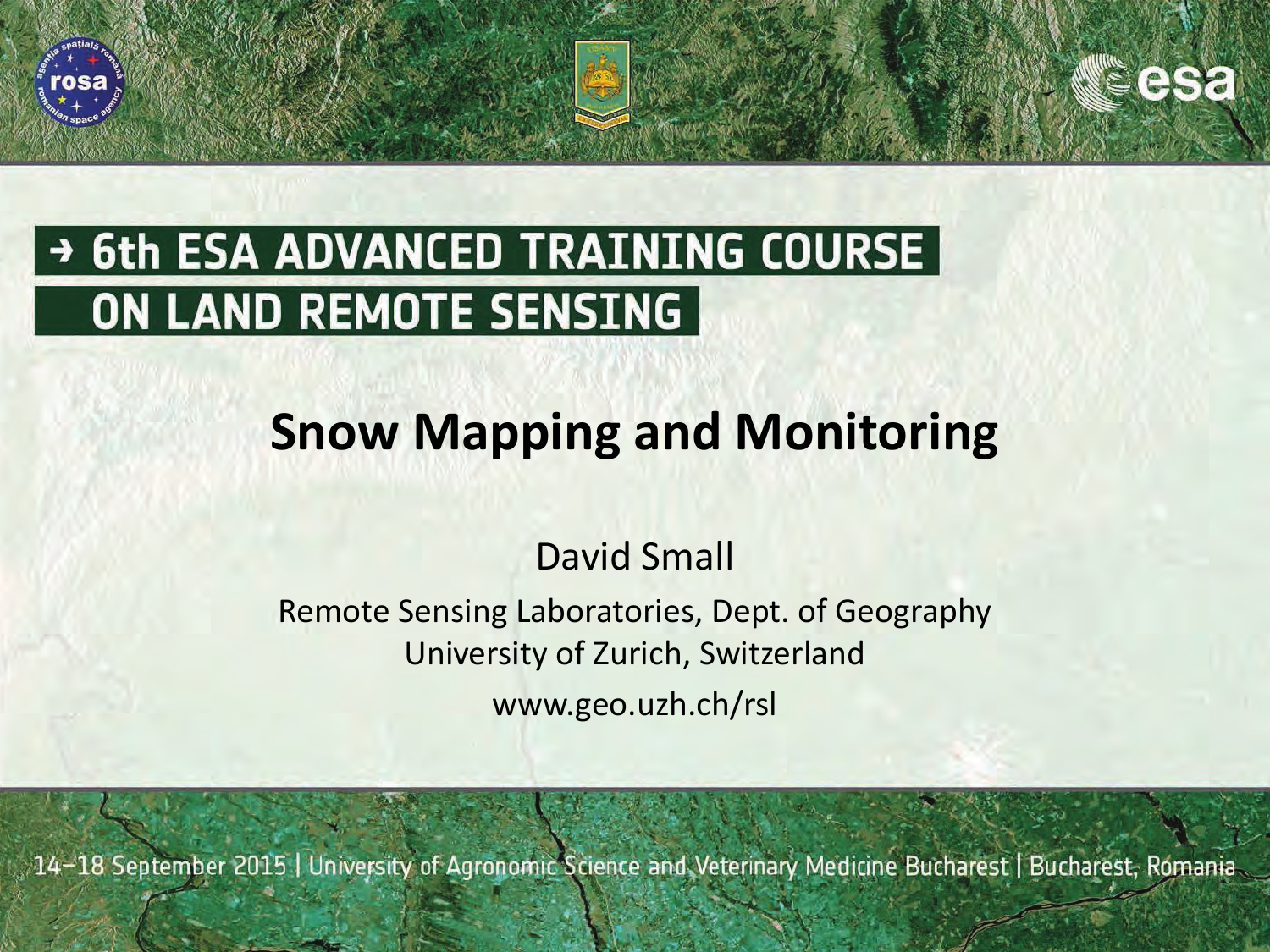

#### **Instructions for Practical Session -** *Snow Mapping & Monitoring*

- We will use SNAP to compare mosaicked backscatter values acquired at different times in the springtime melting season
- Terminology:
	- GTC: Geometrically Terrain Corrected
	- TFTC: Terrain Flattened Terrain Corrected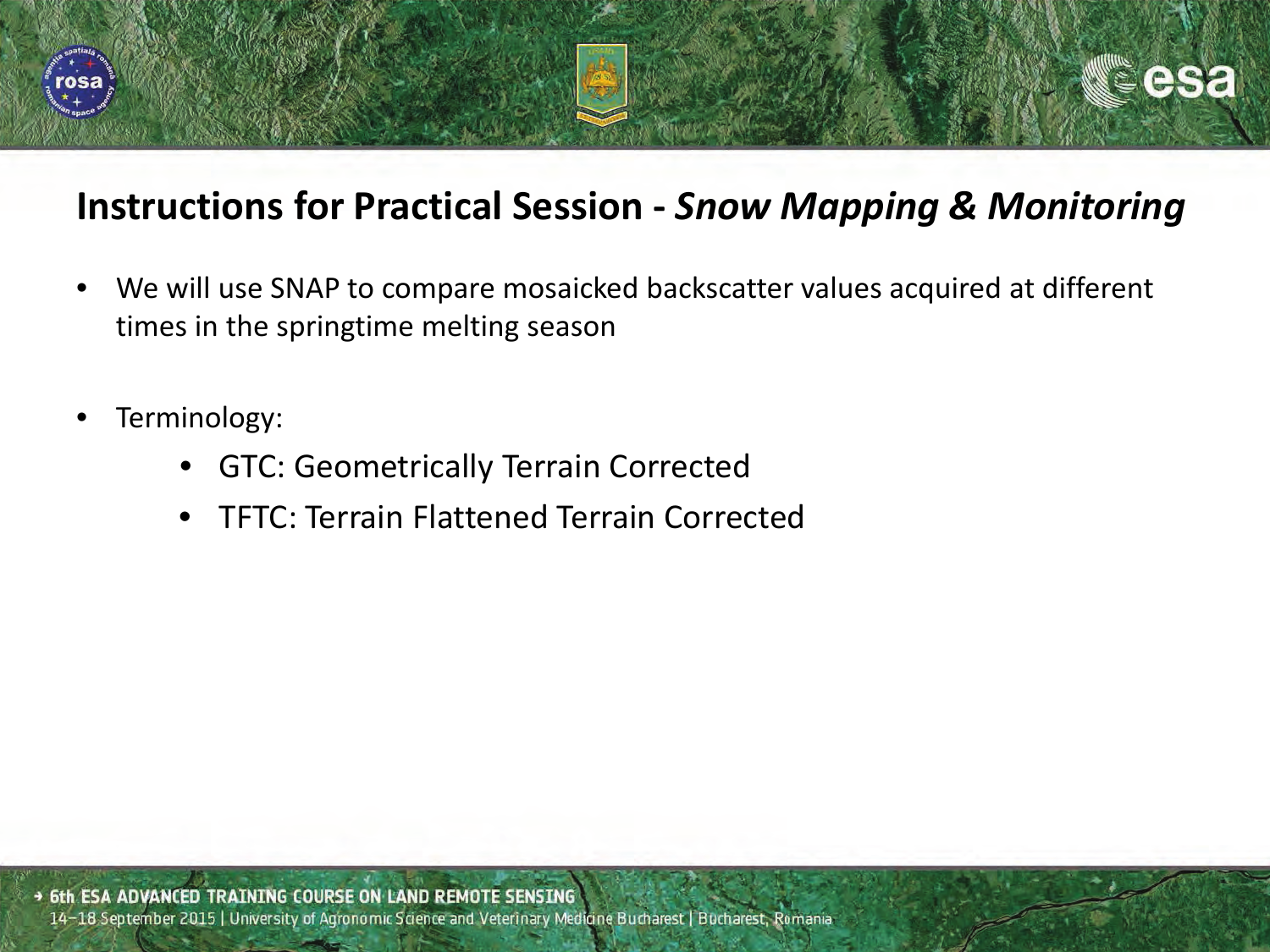

#### **Exercise #1: Mosaic multiple GTC images**

- 1. Display single GTC100 images using dB, VH cross-pol scales best from 26dB (black) to -1dB (white) – use basic display range to set
- 2. Use the SNAP Radar SAR-Mosaic tool to create a mosaic covering the maximum region acquired by a set of the available gtc100 images
	- Note any radiometric effects you see along the scene edges, esp. between ascending/descending pairs
- 3. Use the SNAP Radar SAR-Mosaic tool to create a mosaic covering the maximum region acquired by a set of the available tftc100 images
	- Note the radiometry along the scene edges, flattening still undergoing improvement in SNAP
	- N.B. opposing ascending/descending influences on fore/backslopes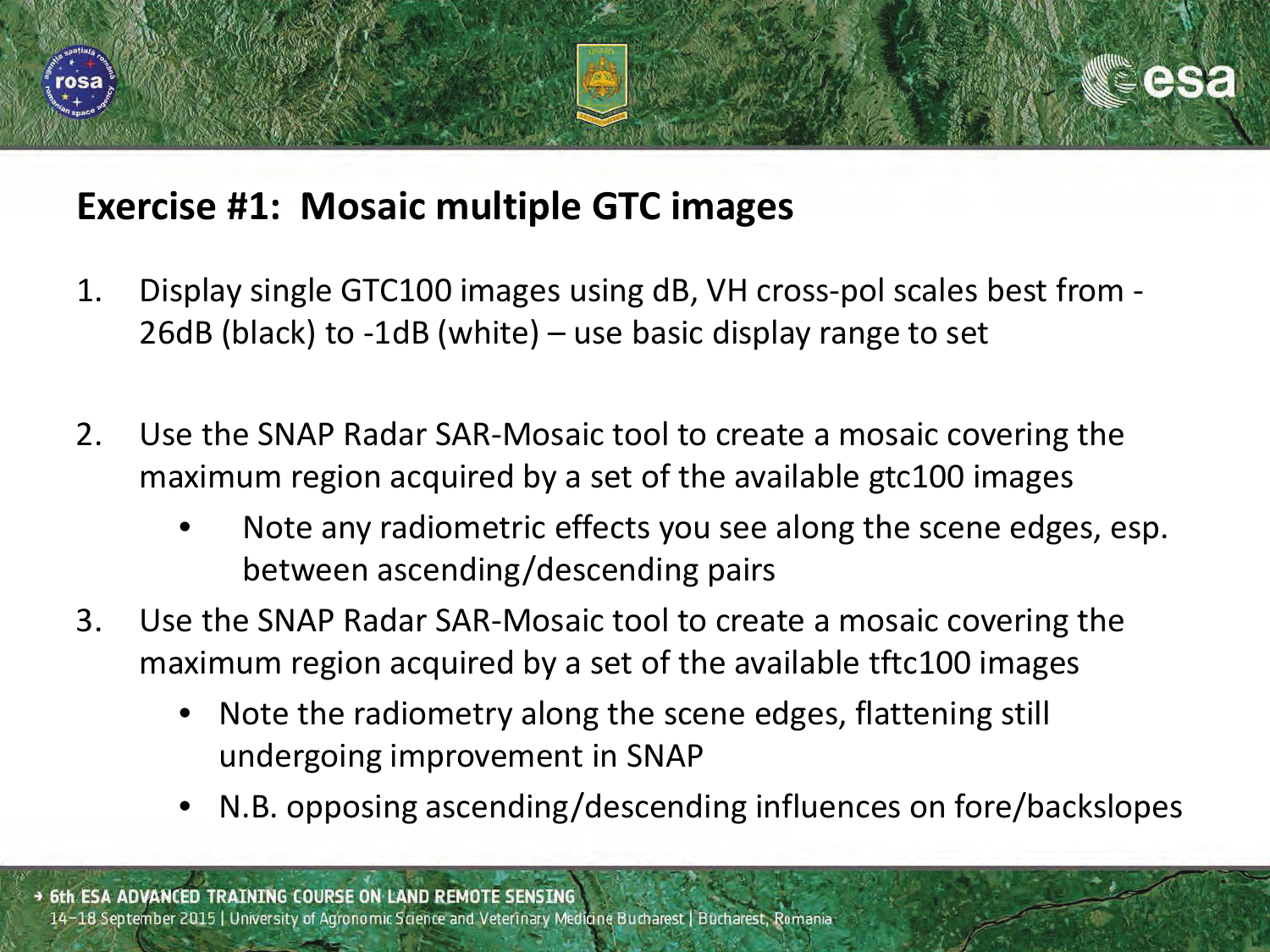

#### **Exercise #2: Stack images and display RGB overlays**

- 1. Create a stack using the tool Coregistration Stack tools Create a stack
- 2. Open an RGB view of different subsets of 3 GTC images
	- Note how the time of the image affects the height level in the Alps of the "dark" wet snow region – include images from early, mid, and late in the springtime melting season
	- Try including both ascending and descending images in another RGB view
- 3. View of the available TFTC images
	- Create a stack, scale to dB, then display as RGB overlay